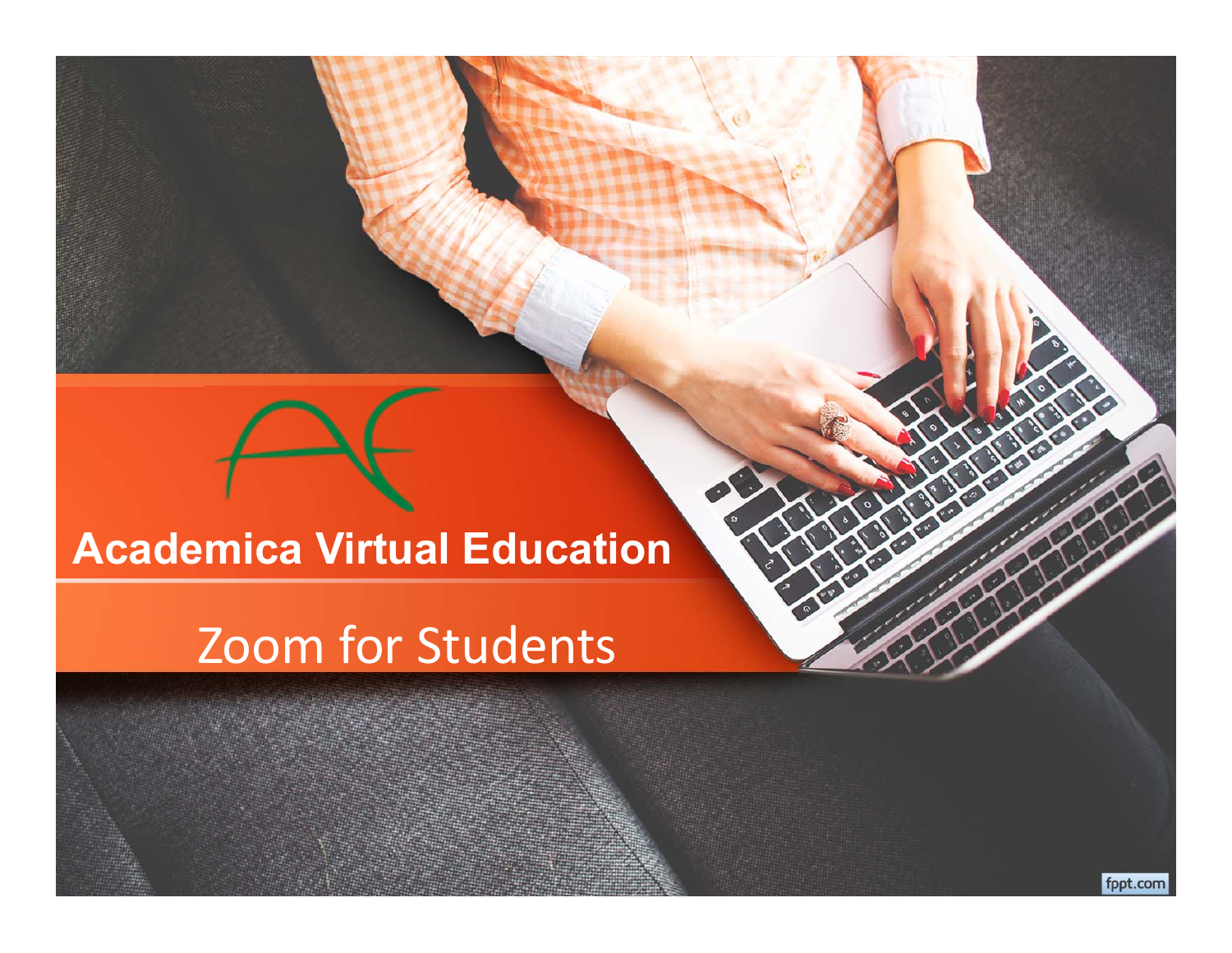

## Table of Contents

#### Click on the link to access information

Classroom Etiquette

•

 $\Box$ 

•

•

- Classroom Rules and Etiquette while using Zoom
- Logging into your class via Zoom
	- Clicking on the class link
	- Downloading Zoom
	- Logging into Zoom for future classes (after your first class)
	- If your teacher has not opened the classroom yet
	- Sign into the class
	- Checking your video
	- Class waiting room
	- Setting up your audio
- Attending your class
	- Editing your name while in the classroom
	- Audio/video controls
	- Using the chat box
	- Raising your hand
	- Annotate feature
	- Sharing your screen with the class
- $\Box$  Logging out of your class
	- Leaving the classroom
- Questions about Zoom and your classes
	- Support contact information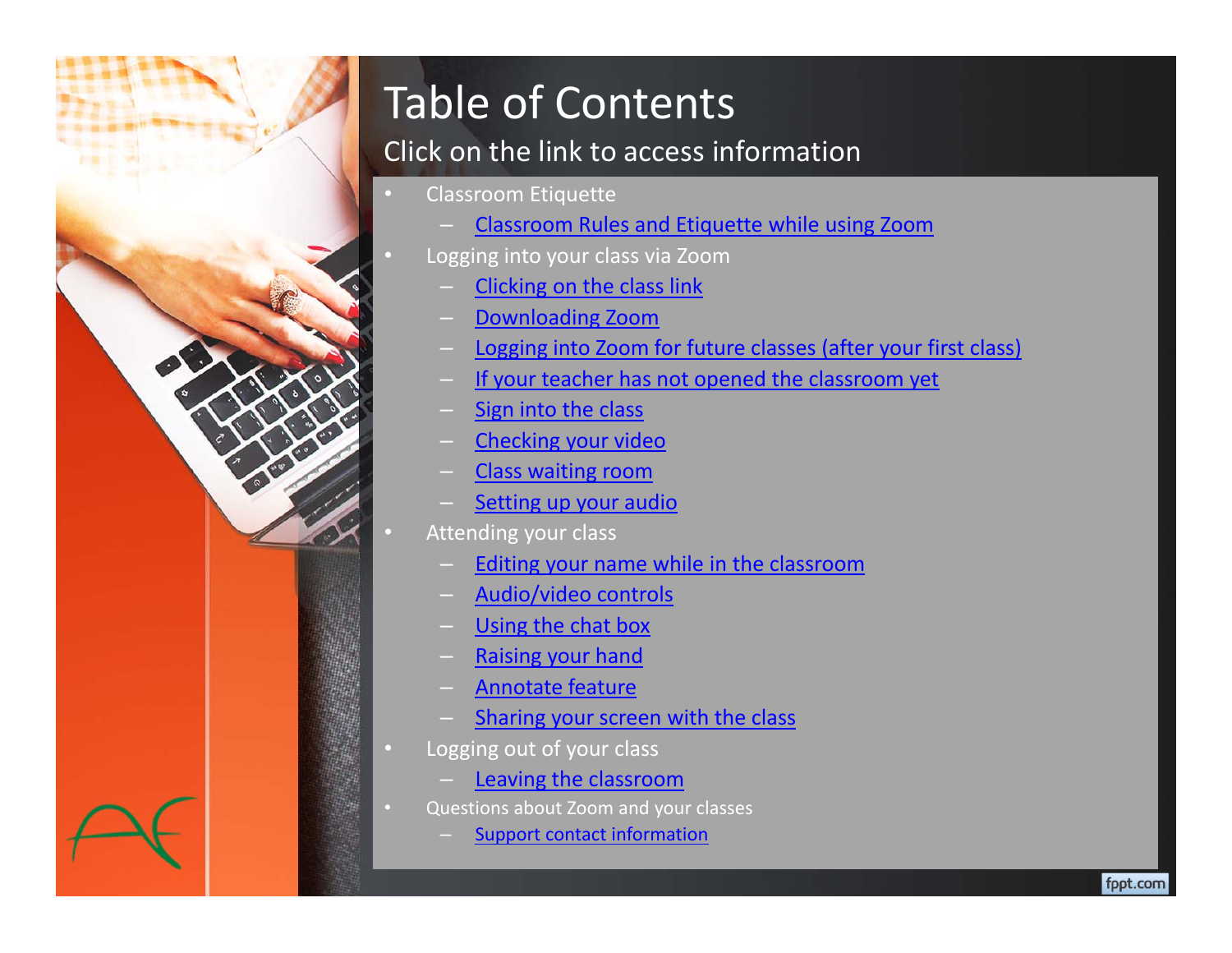## Classroom Rules and Etiquette while using Zoom

 $\bullet$  This is our virtual classroom. Appropriate classroom behavior is expected.

 $\bullet$ 

- Log into your meeting from a distraction free, quiet environment.
- • Please keep your audio on mute until you want to speak. This will help to limit background noise.
- $\bullet$ If you would like to speak or answer a question, use the "Raise Hand" feature. Then unmute yourself after you are called on.
- $\mathbf \bullet$  If you would like to use the chat box, remember that it is public and a record of the chat is kept and archived.
- $\mathbf G$  Have paper and a pen or pencil handy to take notes.
- $\mathbf \Omega$  Make sure your video is on so we can see your happy face.

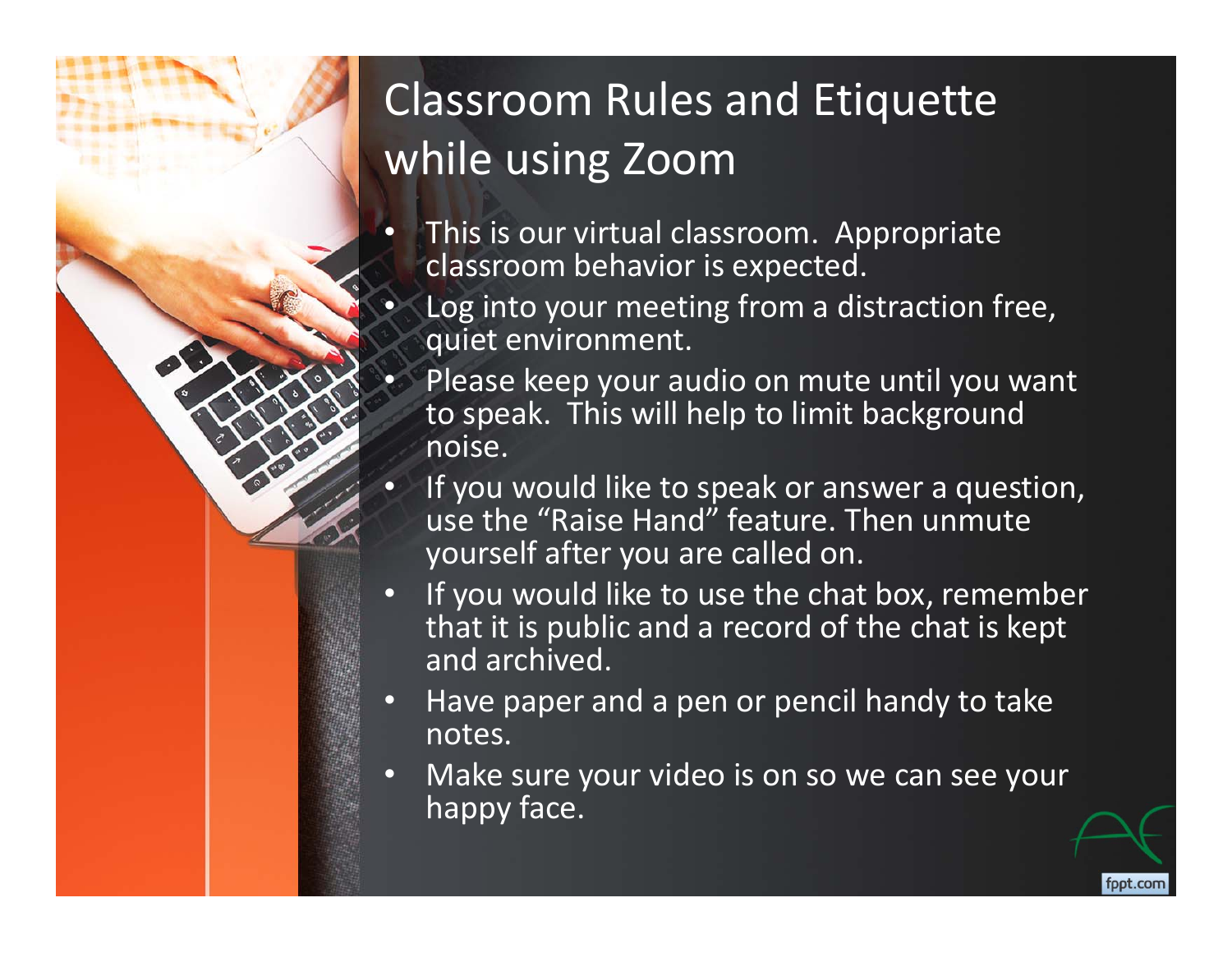#### Logging into your class for the first time – Clicking on the meeting link

#### •Each teacher has a unique link for their classroom.

Join Zoom Meeting https://ave.zoom.us/my/sampleclassroom

- To attend class, simply click on that teacher's link using a Chrome, Firefox, or Safari browser and you will be directed to the meeting.
- Make sure that you are attending the correct teacher's class at the right time.

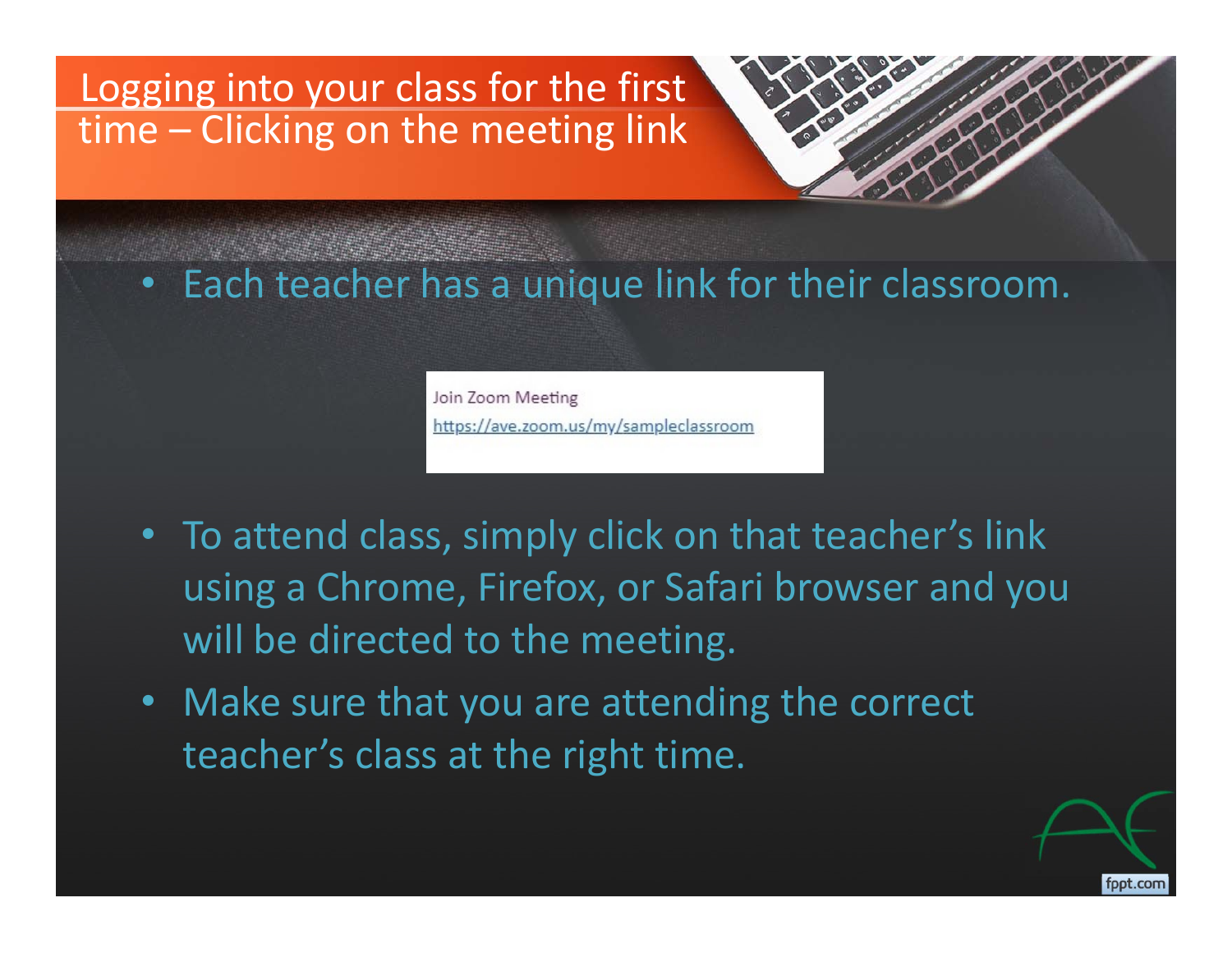### Logging into your class for the first time – Downloading Zoom

If the meeting does not automatically start when you click on the link, you will need to download Zoom onto your computer. 1. Click on "download & run Zoom"

2. Click on Run



fppt.com

3. If you are downloading to a tablet or mobile device, the Zoom application can be downloaded from the app store.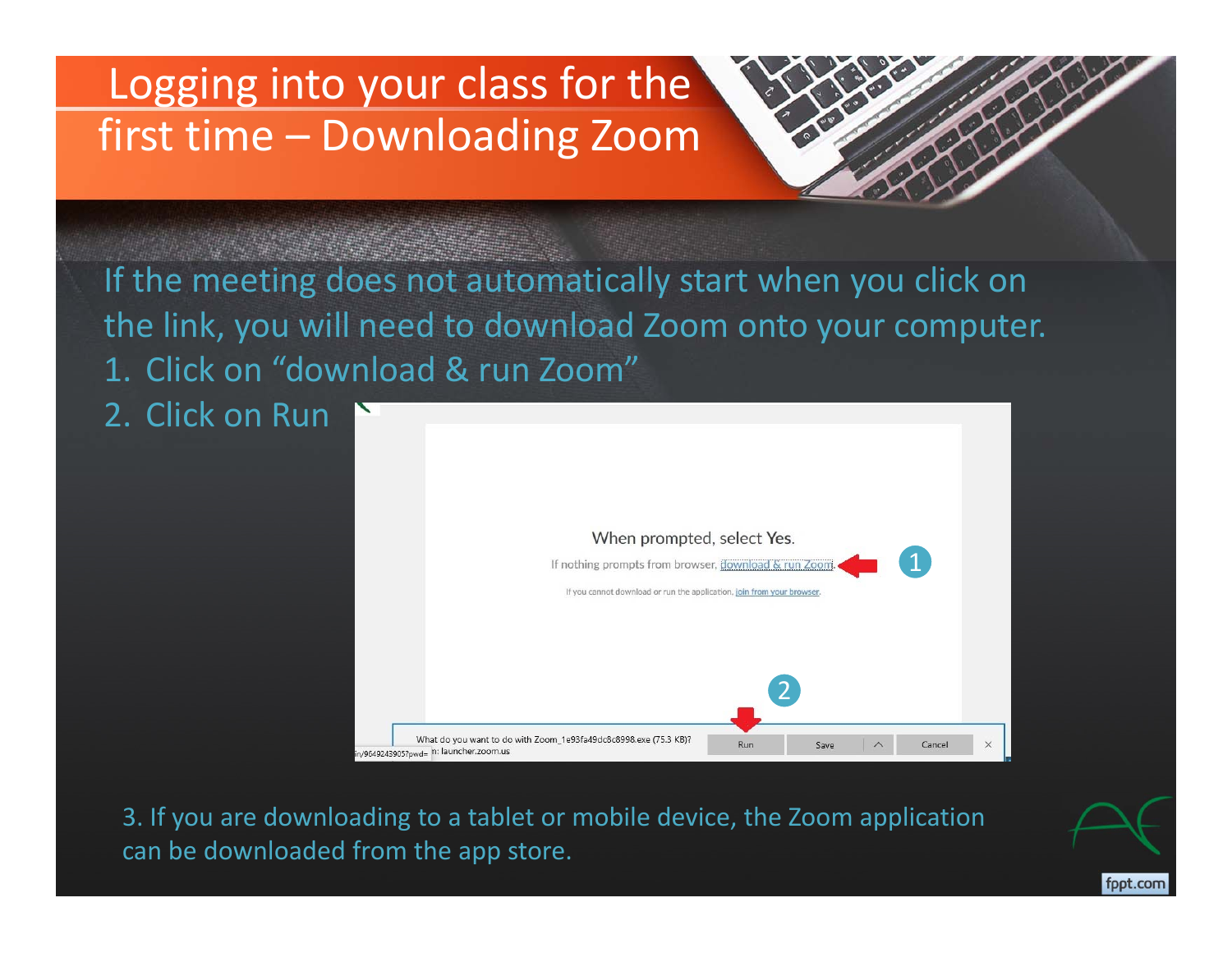## Logging into Zoom for future classes (after your first class)

When you log into your classes in the future (after your first class on Zoom), you will see a pop up after you click on the class link asking you to "Open Zoom Meetings". Click on "Open Zoom Meetings". This will open your classroom.

| Open Zoom Meetings?                                 |  |
|-----------------------------------------------------|--|
| https://ave.zoom.us wants to open this application. |  |
| <b>Open Zoom Meetings</b><br>Cancel                 |  |

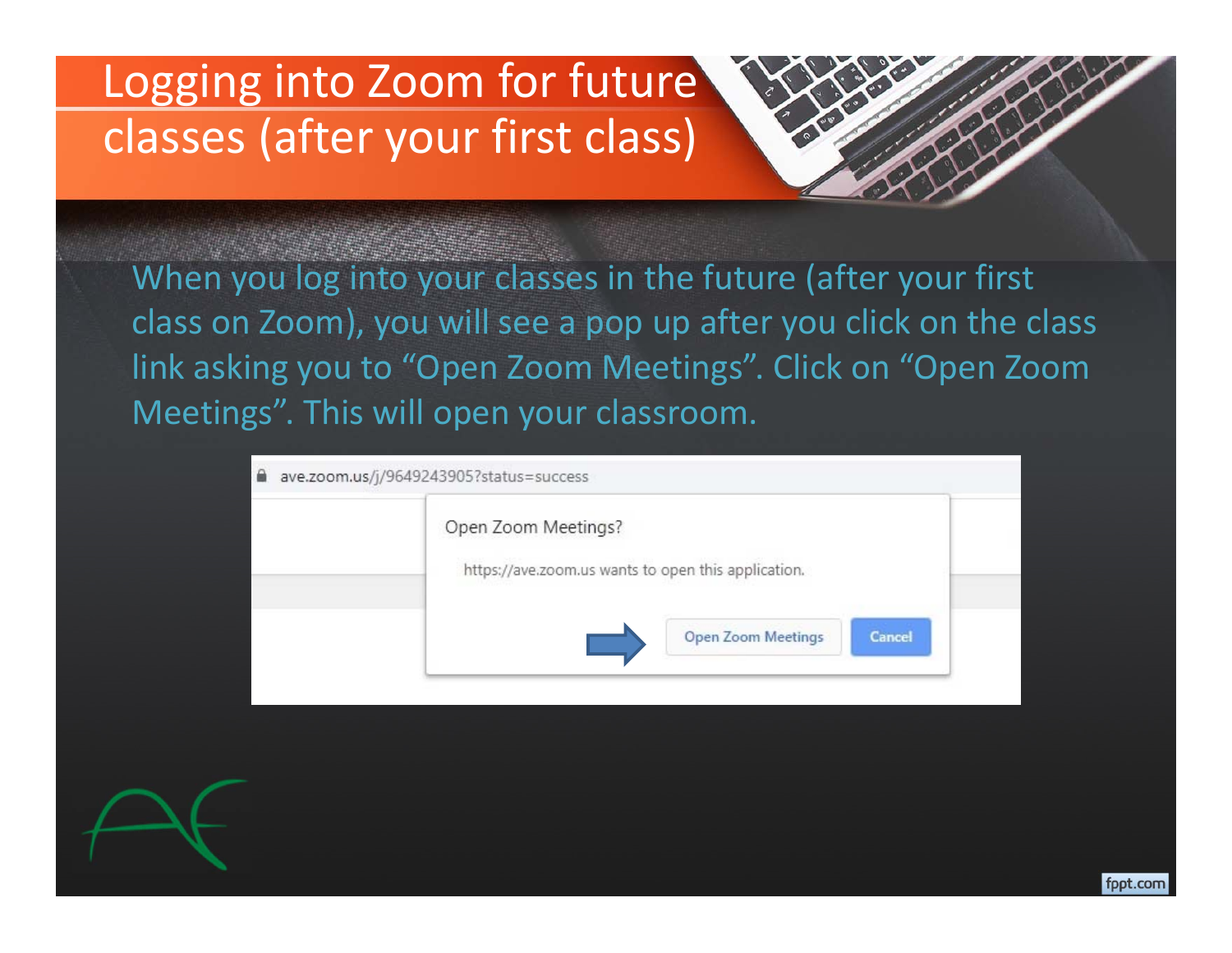## If your teacher has not opened the classroom yet



fppt.com

If you have tried to join your class but the teacher has not opened the room yet, you will see this screen. You do not need to 'x' out of this screen. The classroom will open automatically when your teacher starts the meeting.

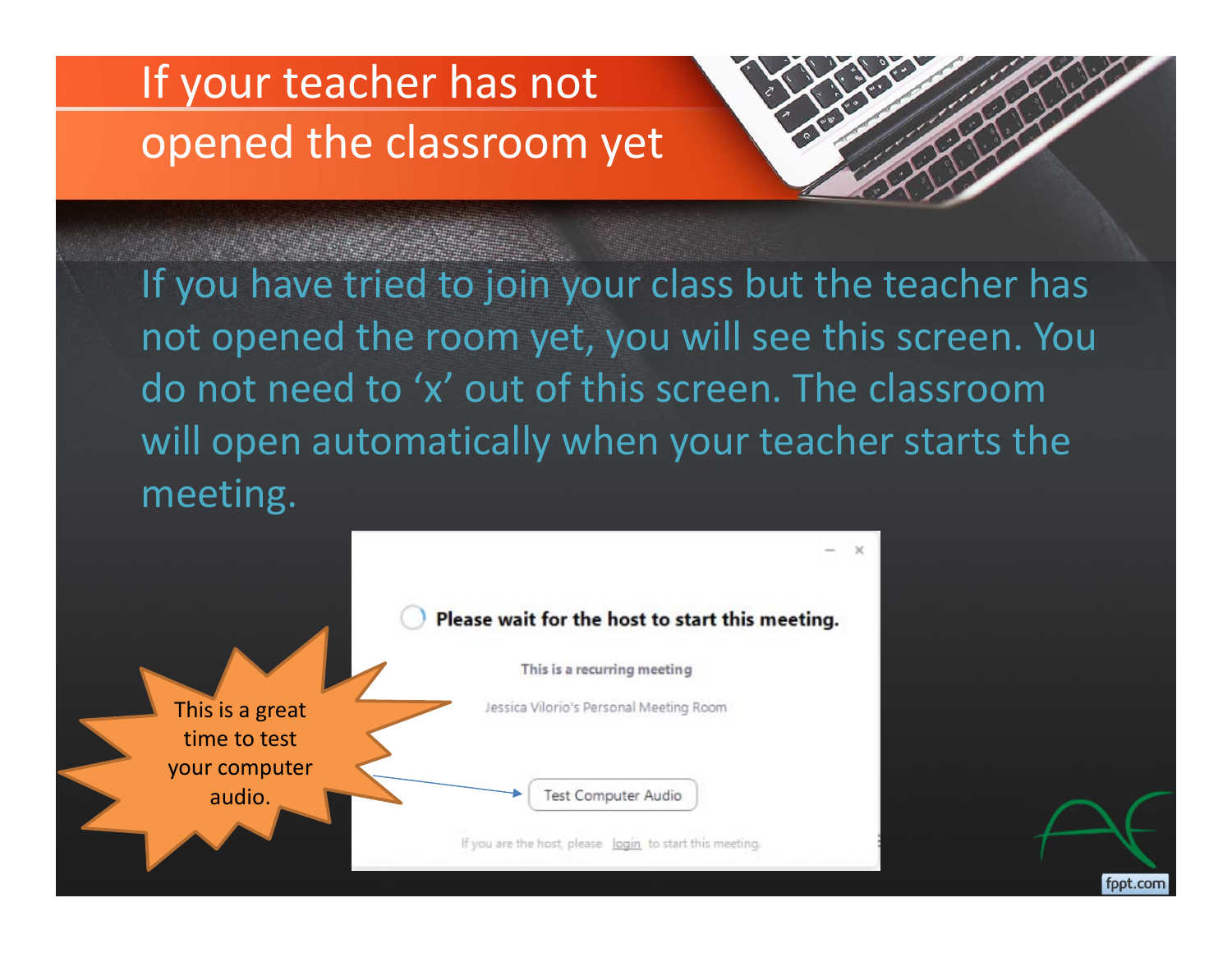## Sign into the class

Before you are able to join the meeting, you will be asked to enter your name. After entering your full name (first name, last name), click on "Join Meeting".



Always sign in with your full name!

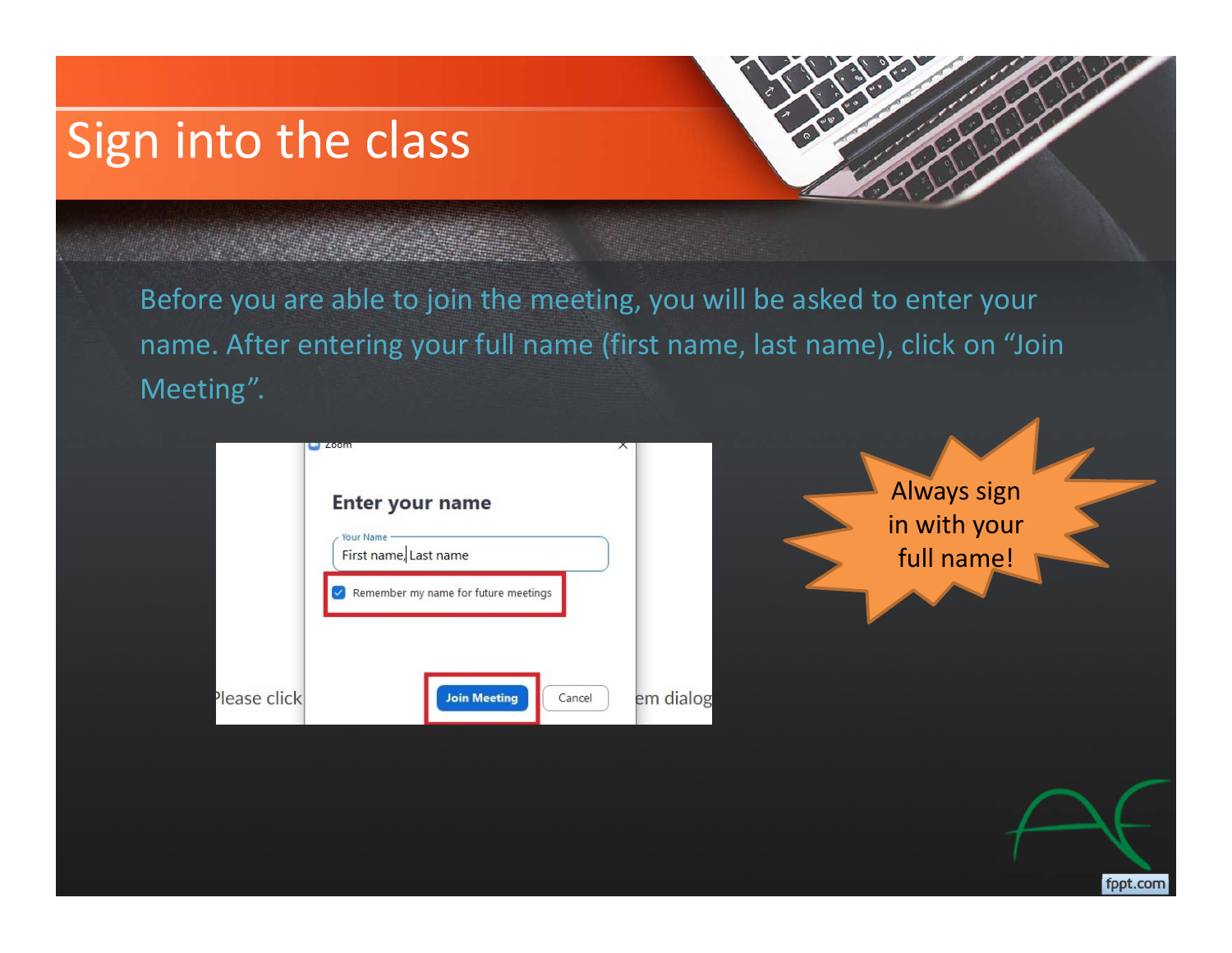## Checking your video



fppt.com

You might also be prompted to check if your video is working. If video has been enabled for the meeting by your teacher, the video preview screen will appear. After checking your video, you should click on "Join with Video".

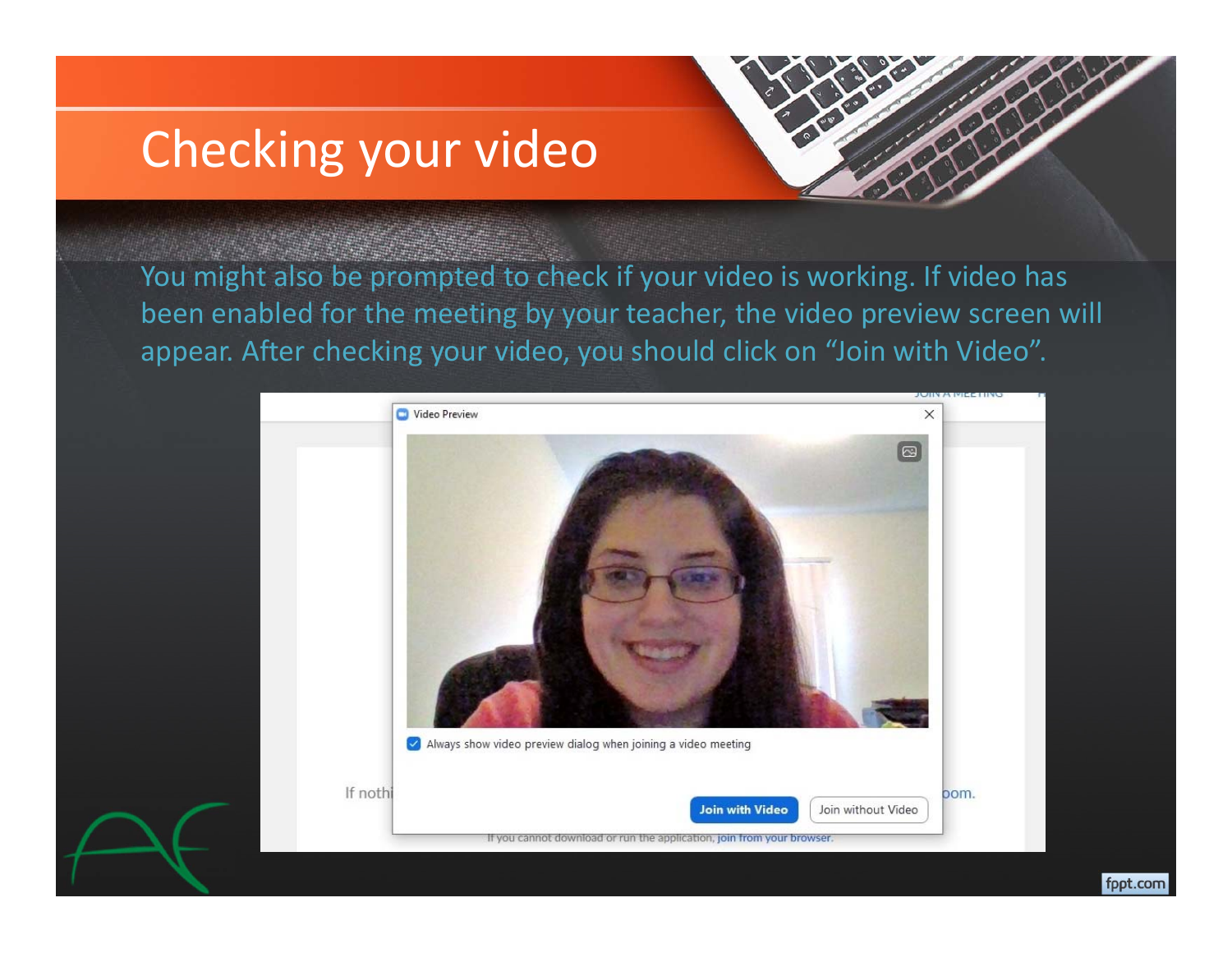## Class waiting room



After you click on the class link and open up the Zoom meeting, you will be placed in the Class waiting room until your teacher admits you into the classroom.

Please wait, the meeting host will let you in soon.

Jessica Vilorio's Personal Meeting Room

If you are entering the wrong teacher's classroom or trying to enter at the wrong time, the teacher will not allow you to join the meeting. You will see a message that you have been removed from the meeting. Double check that you are in the correct class and clicking on the correct teacher link.

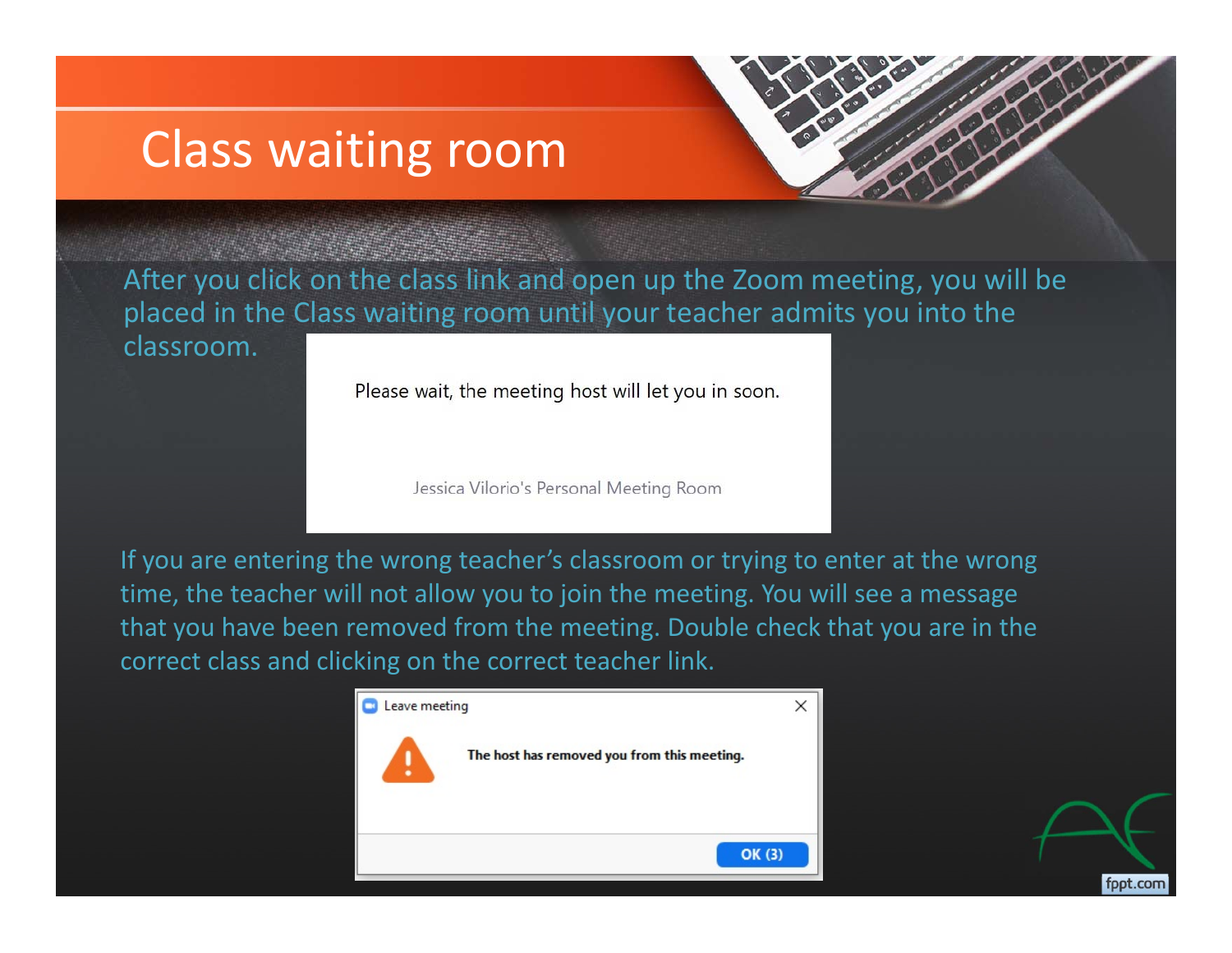## Setting up your audio



fppt.com

After entering the meeting, you will be asked to choose your audio setting. Click on "Join with Computer Audio". This will allow you to use the microphone and speakers or a headset connected to the device.



If you are having trouble with audio/video, click here to view help tools: https://support.zoom.us/hc/en‐us/articles/201362283‐How‐Do‐ I‐Join‐or‐Test‐My‐Computer‐Device‐Audio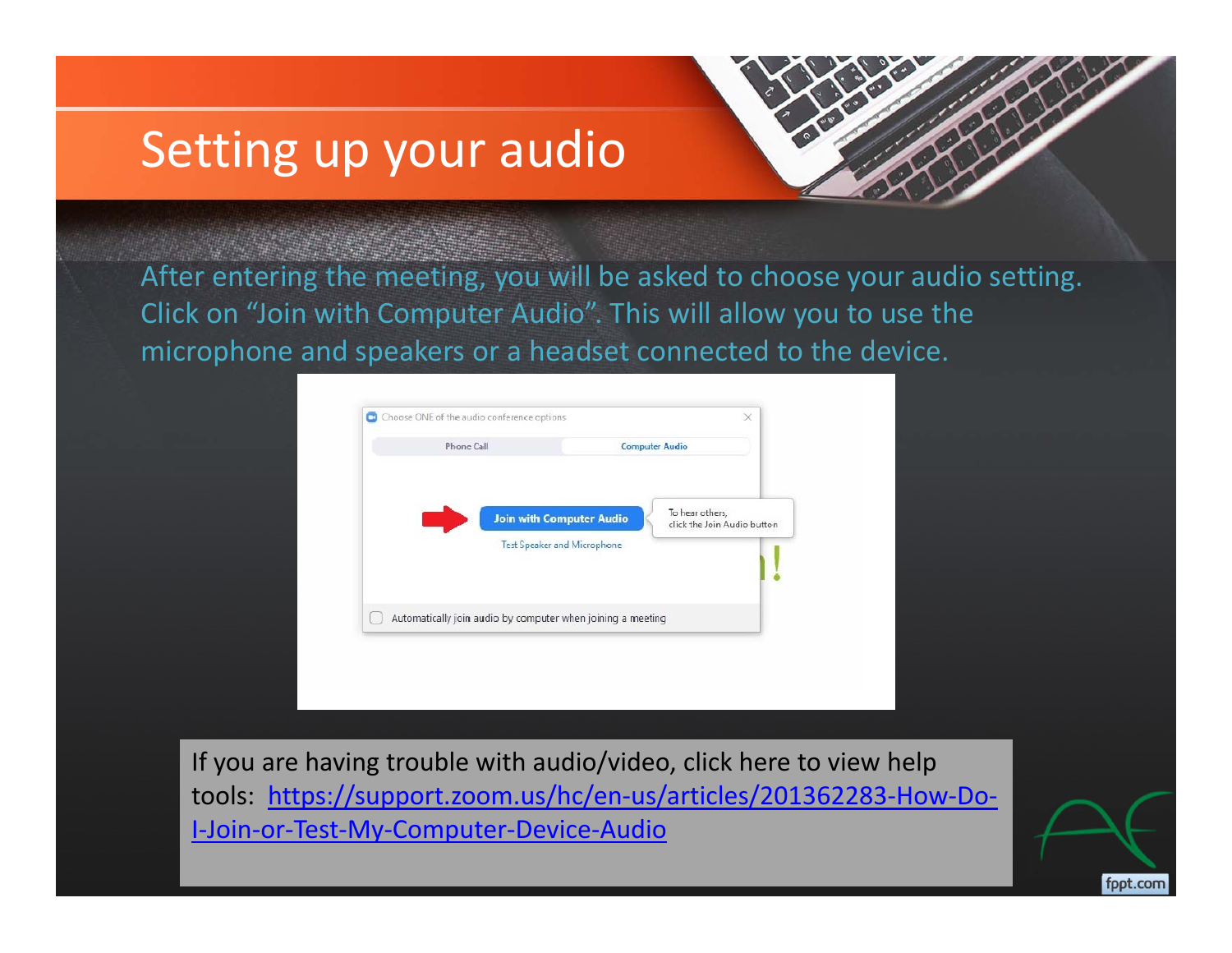## Editing your name in the meeting

1. If you need to edit your name after joining the meeting, click on "Participants"

**Share Screen** 

Chat

**Leave Meeti** 

fppt.com

 $\mathbf{22}^2$ 

Participant

#### 2. Hover over your name and click on "More"

 $\bigcap$ 

 $\lambda$ 

 $\blacktriangledown$ 

**Start Vide** 

 $\sim$ 



 $\mathbf{L}^+$ 

Invite

3. Choose "Rename" and type your full name (first name, last name).

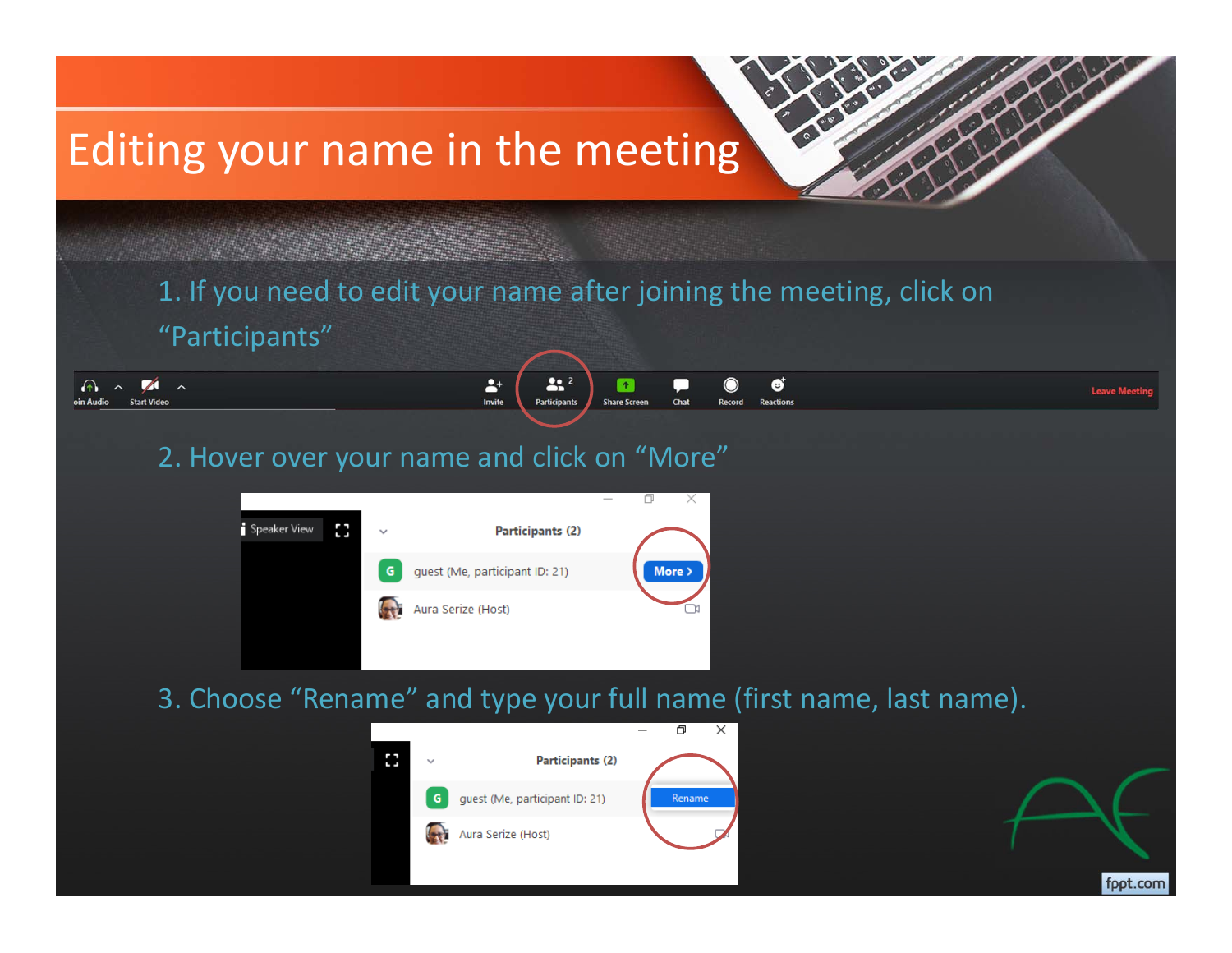## Audio/Video Controls

**L**n

Invite

**Manage Participants** 

Share

To turn on/off your audio, click on the microphone. To turn on/off your video, click on the camera.

When not speaking, please keep your audio muted (off).

Click on the link below to view a video tutorial on how to control your audio and video while in Zoom.

**Breakout Rooms** 

https://www.youtube.com/watch?v=L5ptzCqpgpw

**End Meeting**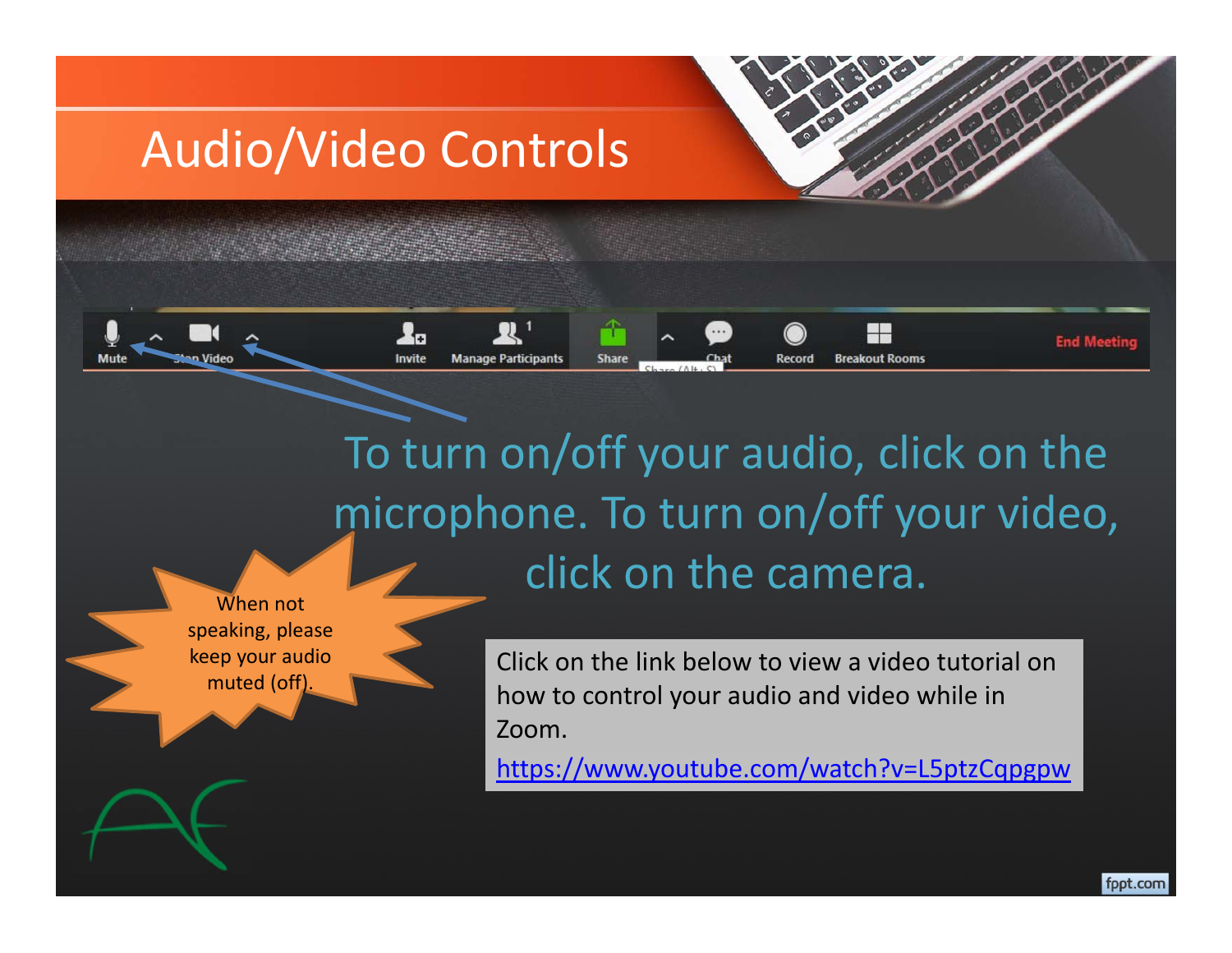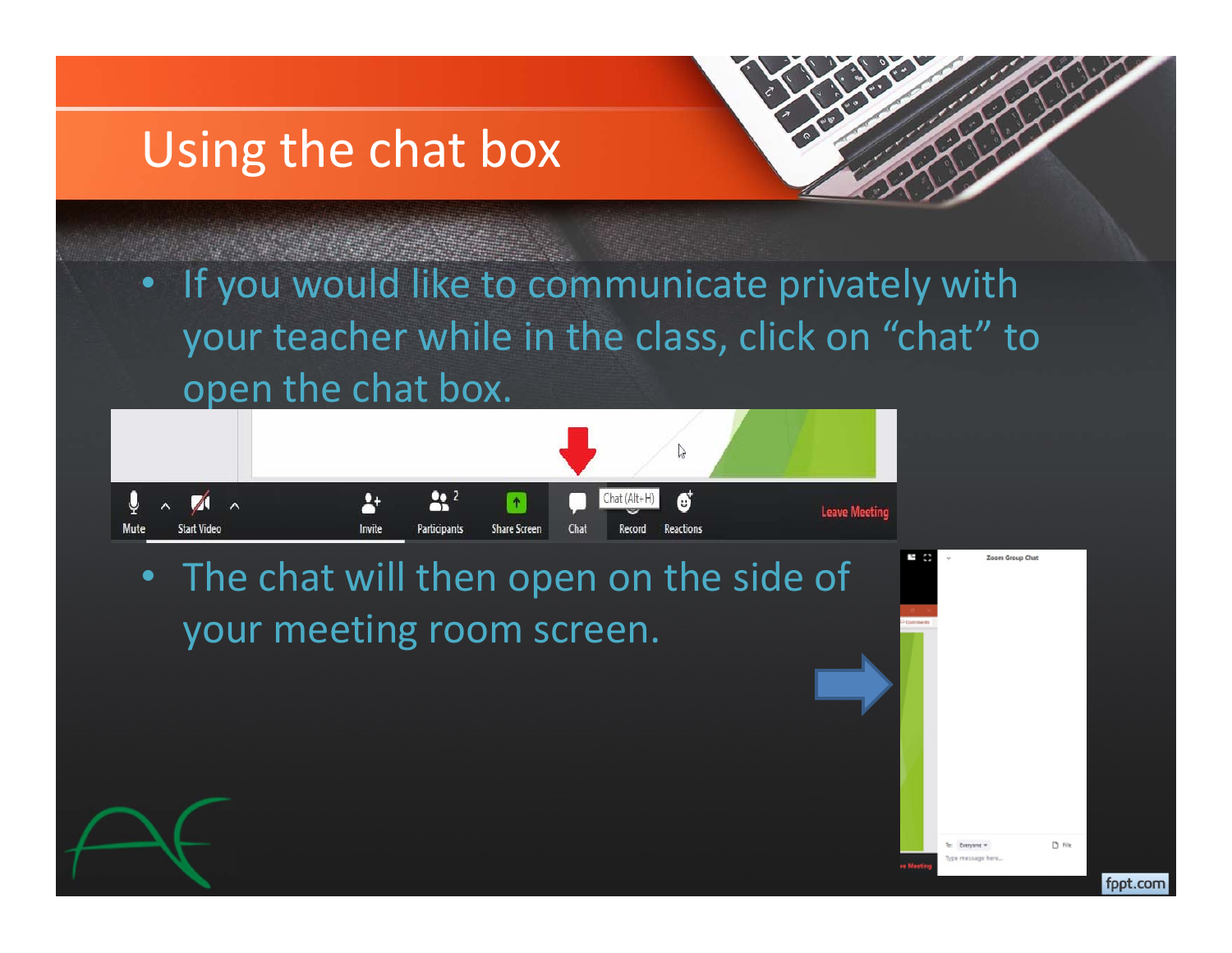## Raising your hand



 If you would like to raise your hand to speak during the meeting, click on "Participants".

| $\frac{1}{2}$ $\sim$ 7              | 2+ l   | $\sqrt{9}$ 2        | $\begin{array}{ c c c c c }\hline \textbf{r} & \textbf{p} & \textbf{0} & \textbf{0} \\\hline \end{array}$ |      |        |                  |  |
|-------------------------------------|--------|---------------------|-----------------------------------------------------------------------------------------------------------|------|--------|------------------|--|
| <b>Unmute</b><br><b>Start Video</b> | Invite | <b>Participants</b> | <b>Share Screen</b>                                                                                       | Chat | Record | <b>Reactions</b> |  |

#### Then click on "Raise Hand". To lower your hand, click on "Lower Hand".

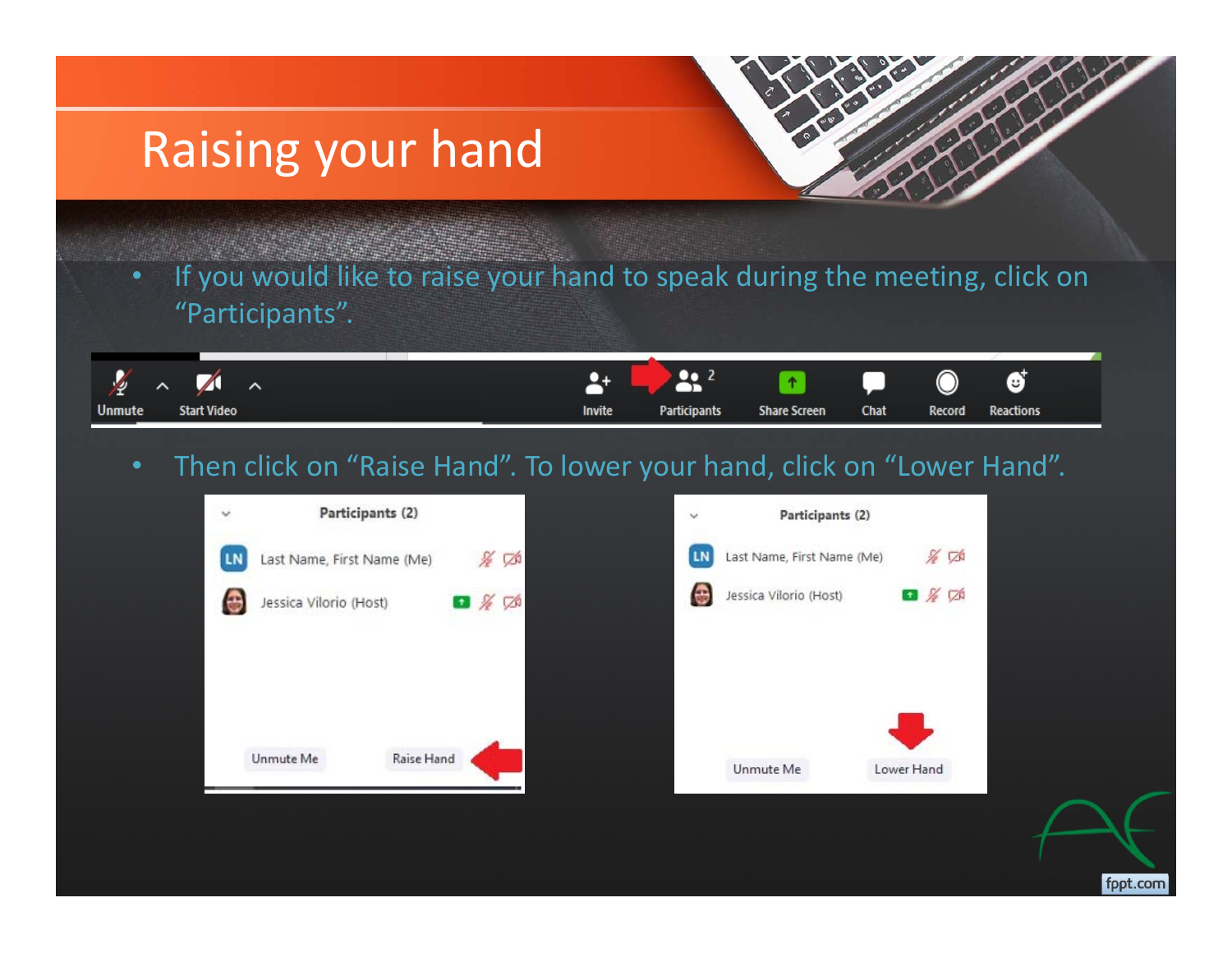### Annotate feature



If your teacher asks you to write on the class whiteboard or the presentation, click on "View Options" at the top of the screen and then "Annotate"



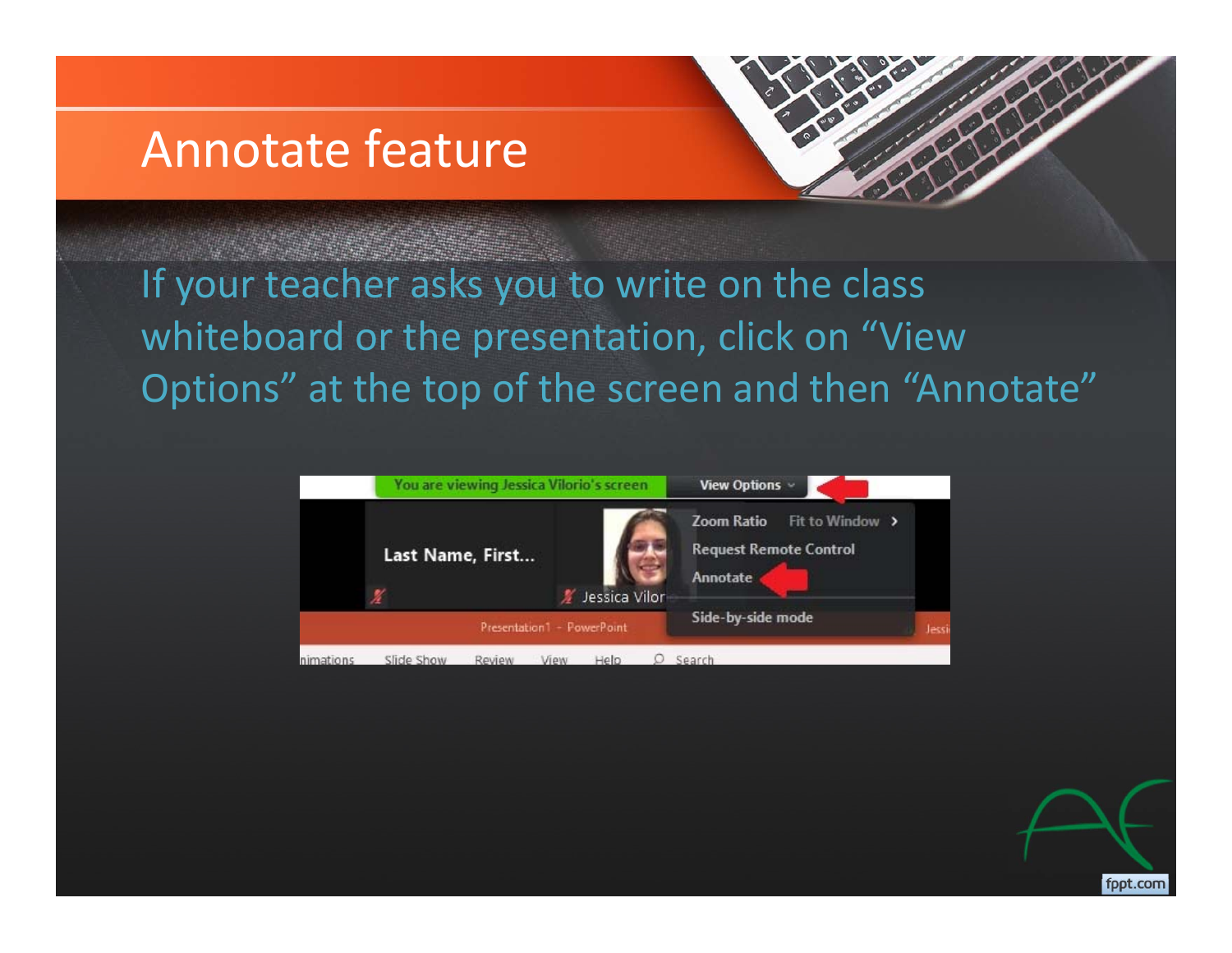### Annotate feature



Clicking on "Annotate" will open up the annotate options and will allow you to write on the screen. To undo what you wrote or added to the screen, click "undo". To erase what you wrote, click "clear". To close the annotate feature, click on the 'x'.

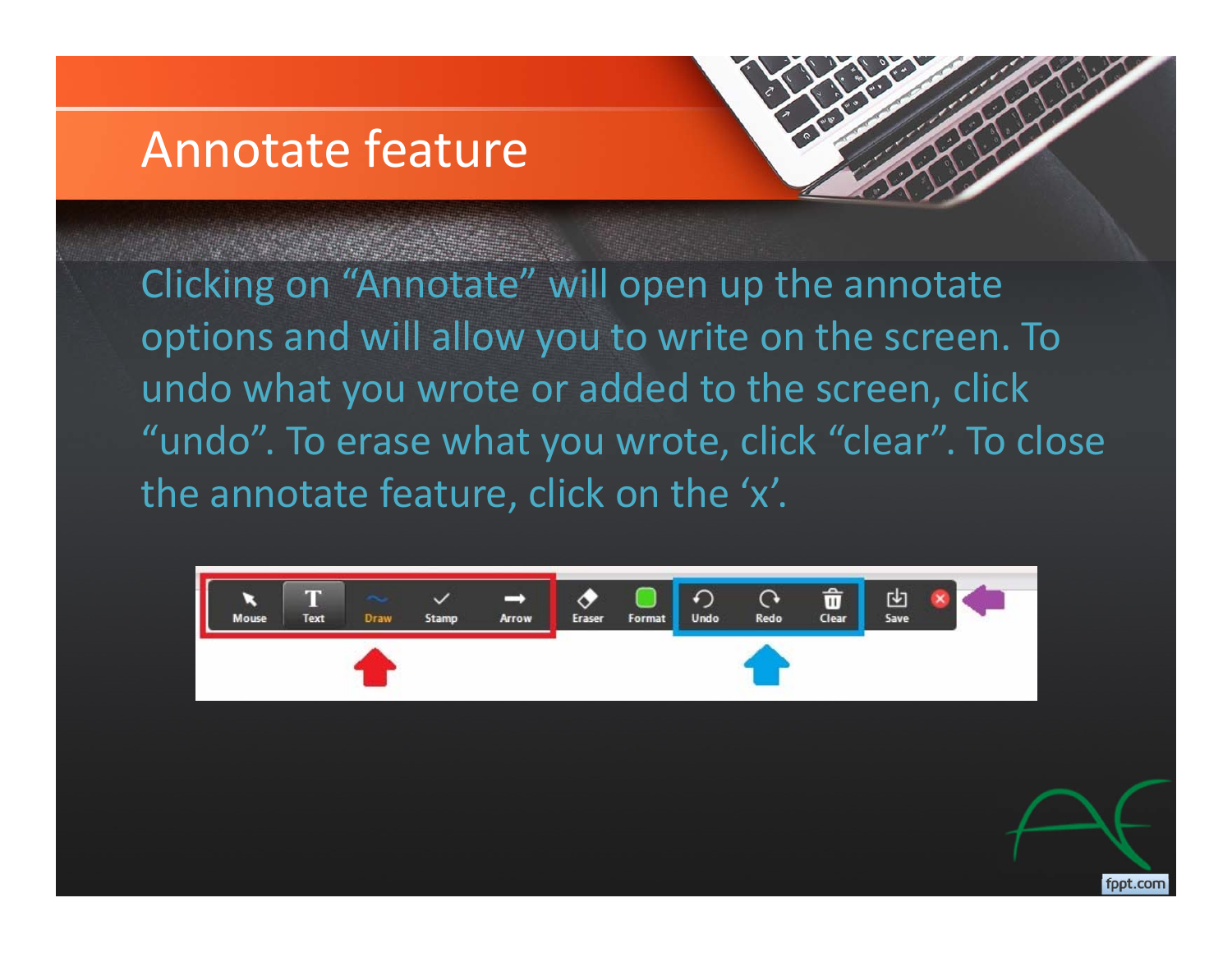#### Sharing your screen with the class

#### Your teacher may ask for you to share your screen.



.com

https://www.youtube.com/watch?v=aC5tU048Yr4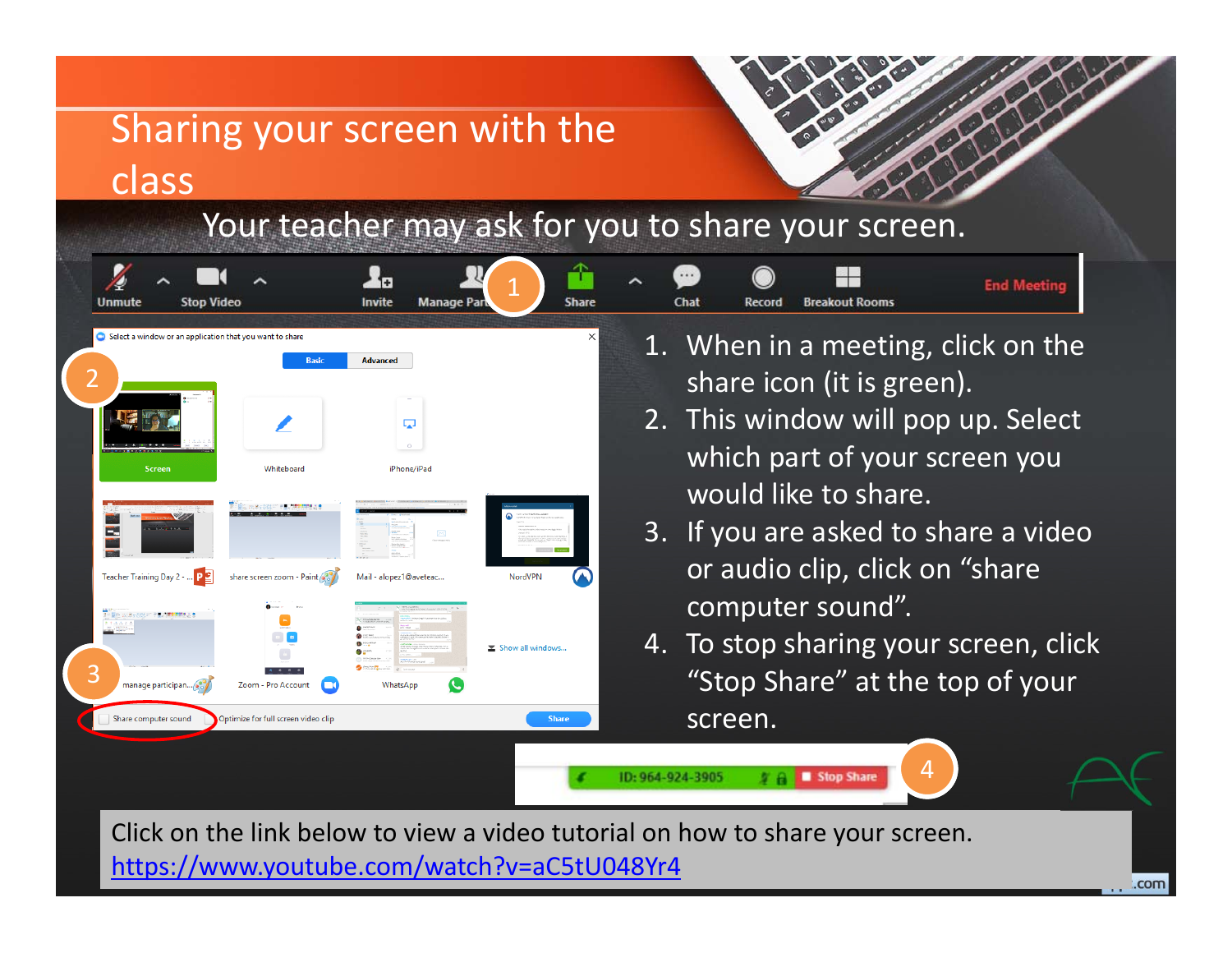## Leaving the classroom



#### To leave the classroom, click "Leave Meeting".